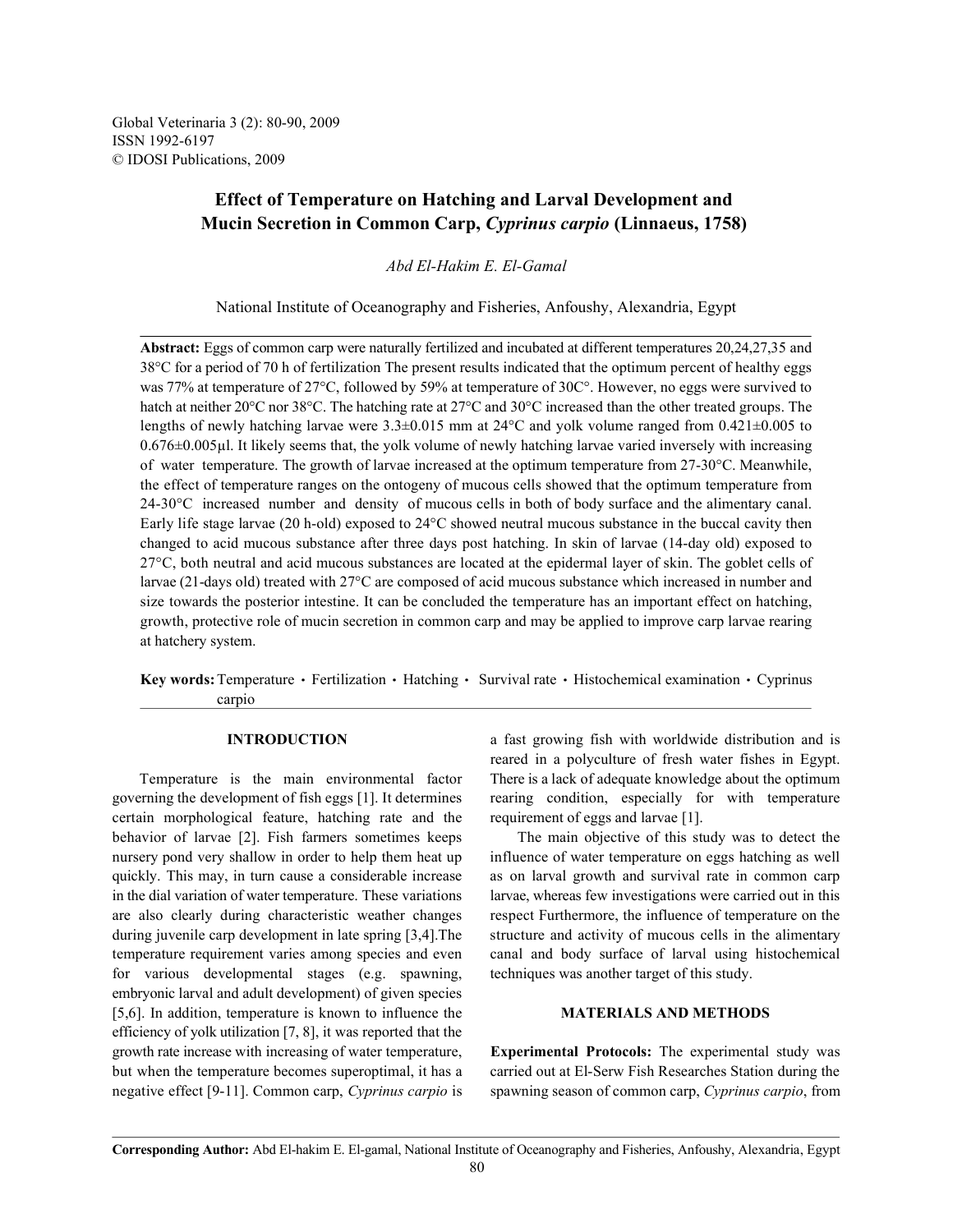carried out by using egg receptacles, since one female larvae fed with culture contained live zooplankton spawned with one male and sometimes two females with collected from natural habitat. Three weeks later of post one male spawned together at cement ponds depending hatching, the artificial food containing on 25-30% protein on the condition of fish. The body weight of parents used was supplied twice a day. The experiment was terminated in spawning were recorded (1.5-2 kg for females and after 70 days post hatching. 1-1.25 kg for males).24 cement ponds were used,each has an area of  $5\times5$  m<sup>2</sup> and the depth of water at each pond was **Samples Collection:** Samples were collected after not increased than 40 cm. The water temperature during 20 h as well as, 3, 7, 14, 21 and 30 days of post hatching the period of spawning ranged from 23-25°C. After the for histochemical evaluation. Larvae less than 6 mm in spawning occurred, small pieces of egg receptacles total length were directly fixed in bouin's fluid. However, (10×10cm) containing fertilized eggs for experimental a large specimen was decalcified with 5% nitric acid for study were distributed into six glass aquaria **about 12** h to remove any bone traces, then washed with

**Eggs Incubation:** Each glass aquarium contained approximately of 400 fertilized eggs. Water in aquaria **Histological and Histochemical Procedures:** After the were assigned to temperature treatments of 20, 25, 27, 35 larvae were fixed in bouin's fluid for about 48 h, they and 38°C. At stocking, the temperature above the ambient dehydrated in series of ethanol, cleared in xylene and medium was thermostatically controlled by electric heaters finally embedded in paraplast wax (m.p. 56-58°C). Sagittal adjusted with thermostat, while temperature from 20°C and serial transverse sections were cut at 5-6 microns and less than 23°C was monitored by adding fresh cold thickness and finally stained with haematoxylin and water. The water temperature was monitored every two counterstained with eosin [12]. For histochemical studies, hours. The light regime was to optimized at 12 h day/12 h the procedures were used to detect nature of night by using an electric lamp for lighting and by carbohydrate materials. For mucous cells, the selected covering the pond with black screen for darkling. Each slides of the intestine and body surface from serial treatment had three replicates. The temperature sections were stained with periodic acid Schiff (PAS), [13] fluctuation was within the range  $\pm 0.2$ °C. The percentage and Alcian Blue (AB), [14.15]. of healthy embryonic development during a period of 70 h of fertilization was calculated. Dead eggs were **Statistical Analysis:** The statistical analysis was carried removed and were taken into a consideration. The interval out [16] and Microsoft Excel, 2003. from hatching after fertilization and the initial lengths of newly hatching larvae were recorded. The percentage **RESULTS** of hatching and survival rates of larvae after 72-120 h of fertilization as well as the average of growth rate after **Effect of Temperature on Fertilized Eggs:** The optimum 70 days post hatching was calculated. The characteristics percent of healthy eggs (77) was obtained at temperature of medium were adjusted to become (PH: 7-7.5), dissolved of 27°C followed by 30°C (59). Egg incubated at 24°C oxygen (5.5-6.5 mg/l) was also adjusted by replacing half (control group) showed mortality rate of 50%, hence volume of the culture with water aerated at same the unhealthy eggs were died and changed into white color at temperature. temperature of 20°C and 38°C as shown in Table 1.

21 April till 30 May, 2008. Seminatural spawning was Feeding larvae: After three days post hatching, the

distilled water and fixed in bouin's fluid as a usual manner.

Table 1: Effect of temperature on embryonic development of fertilized common carp eggs during 70 h post fertilization.

|            |             | Time (h)               |      |      |      |     |      |      |      |      |
|------------|-------------|------------------------|------|------|------|-----|------|------|------|------|
| Experiment | Temperature | ---------------------- |      |      |      |     |      |      |      |      |
| No.        |             | 8 h                    | 16 h | 24 h | 32 h | 40h | 48 h | 56 h | 64 h | 70 h |
|            | 20          |                        |      |      |      |     |      |      |      |      |
|            | 24          | 85                     | 80   |      |      | 66  | 63   | 59   | 52   | 50   |
|            |             | 98                     | 95   | 92   | 88   | 87  | 85   | 81   | 80   |      |
| 4          | 30          | 90                     | 88   | 85   | 81   |     | 72   | 69   | 61   |      |
|            |             | 61                     |      | 48   | 37   | 35  | 31   |      |      |      |
| O          |             |                        |      |      |      |     |      |      |      |      |

Number of eggs in each experiment was 400

In experiment no.1, unhealthy eggs changed into white color and no embryonic development was observed

In experiment no.6 the embryos were died after 16 h of eggs incubation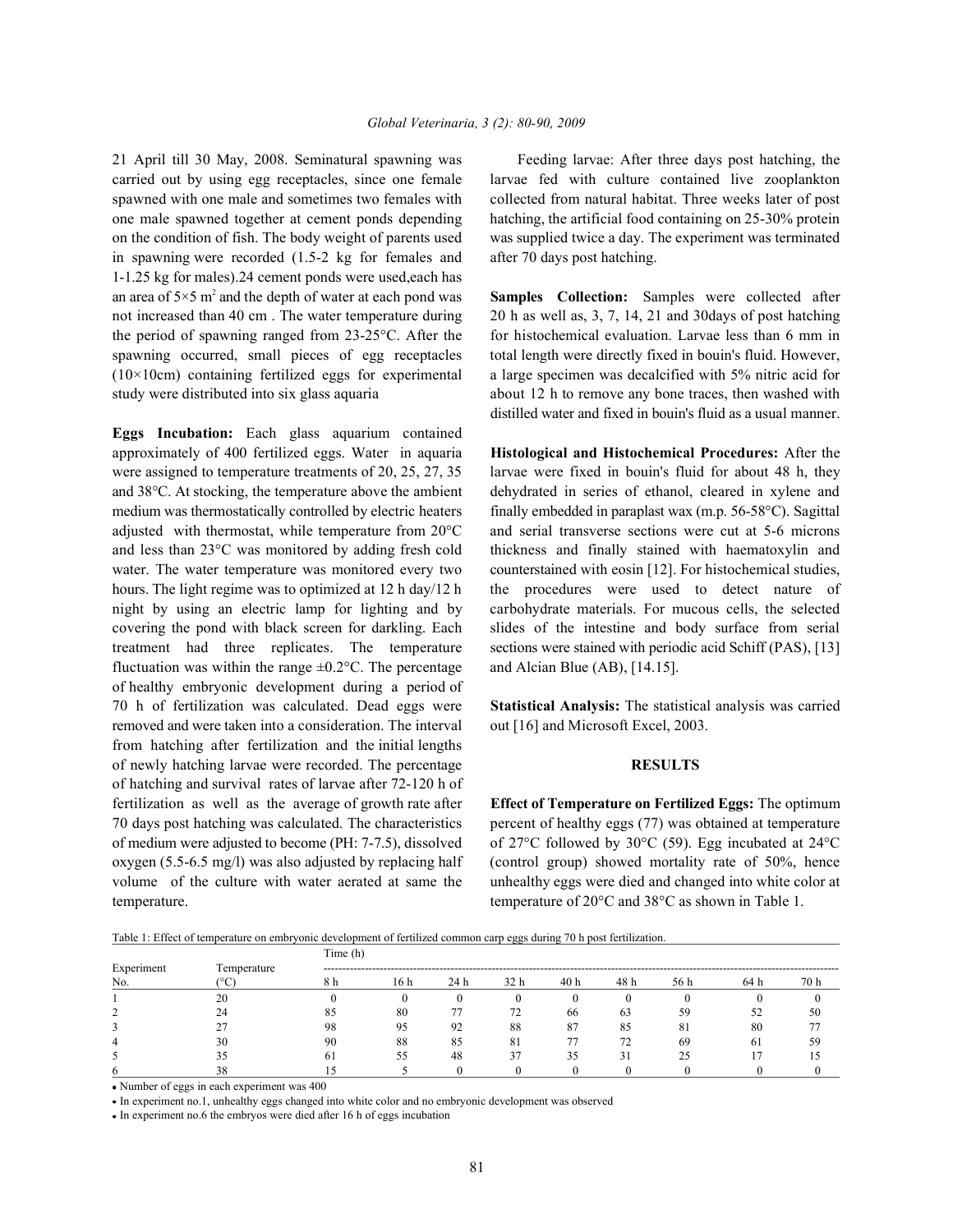### *Global Veterinaria, 3 (2): 80-90, 2009*

| Experiment no. | Temperature $(^{\circ}C)$ | Time to hatch (hr) |
|----------------|---------------------------|--------------------|
|                | $20*$                     | >120               |
| 2              | 24                        | 96-120             |
| 3              | 27                        | 72-77              |
| $\overline{4}$ | 30                        | 80-88              |
| 5              | $35**$                    | 90                 |
| 6              | 38*                       | >120               |

\* No hatching occurred at 20°C and 38°\*\*very few hatching larva were counted at35°C

Table 3: Effect of temperature on percentage of hatchability and survival rates of common carp larvae after 72-96 h of fertilization

|               |    | Temperature $(^{\circ}C)$ |                         |                         |                   |  |  |  |  |  |
|---------------|----|---------------------------|-------------------------|-------------------------|-------------------|--|--|--|--|--|
| Parameters    | 20 | 24                        | 27                      | 30                      |                   |  |  |  |  |  |
| Hatching rate |    | $48.0\pm0.118(190)$       | $74.33 \pm 0.232$ (298) | $54.20 \pm 0.273$ (220) | $2.5\pm0.129(10)$ |  |  |  |  |  |
| Survival rate |    | $38.0 \pm 0.281(75)$      | $72.00\pm0.556(215)$    | $52.33 \pm 0.191$ (115) |                   |  |  |  |  |  |

No hatching occurred at 20°C and 38°C more than 120 h of incubation.

No of fish is between the brackets.

Table 4: Effect of incubation temperature on the average lengths, of hatching carp larvae and yolk volume (µl) after 72-96 h of fertilization. (Mean +SE))

| Experiment no. | Temperature $(^{\circ}C)$ | Average of lengths $(mm) \pm SE$ | Yolk volume $(\mu l)$ |
|----------------|---------------------------|----------------------------------|-----------------------|
| 1              | 24                        | $3.3 \pm 0.015$                  | $0.676 \pm 0.005$     |
|                |                           |                                  | $0.590 \pm 0.006$     |
|                |                           |                                  | $0.421 \pm 0.005$     |
| $\overline{c}$ | 27                        | $3.7 \pm 0.021$                  | $0.556 \pm 0.008$     |
|                |                           |                                  | $0.346 \pm 0.009$     |
|                |                           |                                  | $0.323 \pm 0.006$     |
| 3              | 30                        | $3.6 \pm 0.032$                  | $0.6133 \pm 0.008$    |
|                |                           |                                  | $0.373 \pm 0.005$     |
|                |                           |                                  | $0.346 \pm 0.007$     |
| $\overline{4}$ | 35                        | $3.466 \pm 0.011$                | $0.646 \pm 0.007$     |
|                |                           |                                  | $0.556 \pm 0.006$     |
|                |                           |                                  | $0.423 \pm 0.009$     |

fertilization) inversely with temperature, hence it was newly hatching larvae was 3.3±0.015 mm at 24°C and the 96-120 h after incubation eggs with 24°C. This time yolk volume ranged from  $0.421 \pm 0.005$ ,  $0.676 \pm 0.005$  µl. The ranged from 72-77 h after incubation at 27°C. No yolk volume of larvae varied inversely with temperature. hatching occurred for eggs incubated at 20°C and The lengths of hatching larvae decreased as the 38°C during a period of 120 h of incubation as shown temperature increased up to 35°C. The yolk volume was in Table 2. not reduced and ranged from  $0.423 \pm 0.009$ ,  $0.646 \pm 0.007$  µl

Hatchability: No hatching occurred at temperatures of 20 at an average as in Table 4. and 38°C and the lowest value of hatching was recorded at 35°C. At optimum temperature (24-30°C), the hatching **Growth and survival rate (70 days old):** After exposed to rate increased and ranging from 48.0±0.118, 74.33±0.232. the newly hatching larvae to various degrees of The survival rate of newly hatching larvae increased temperature for a period of 70 days of post hatching, the at 27 and 30 $^{\circ}$ C. However the lowest value of survival rate results showed that at 27 $^{\circ}$ C, the growth was significantly (38.0±0.281) was obtained at 24°C as recorded in different from the other groups either at 24 or Table 3.  $35^{\circ}C(P<0.05)$ as in Table 5.

The hatching period (time required to hatch after **Length of newly hatching larvae:** The average lengths of at an average and the length of larvae were 3.46±0.011 mm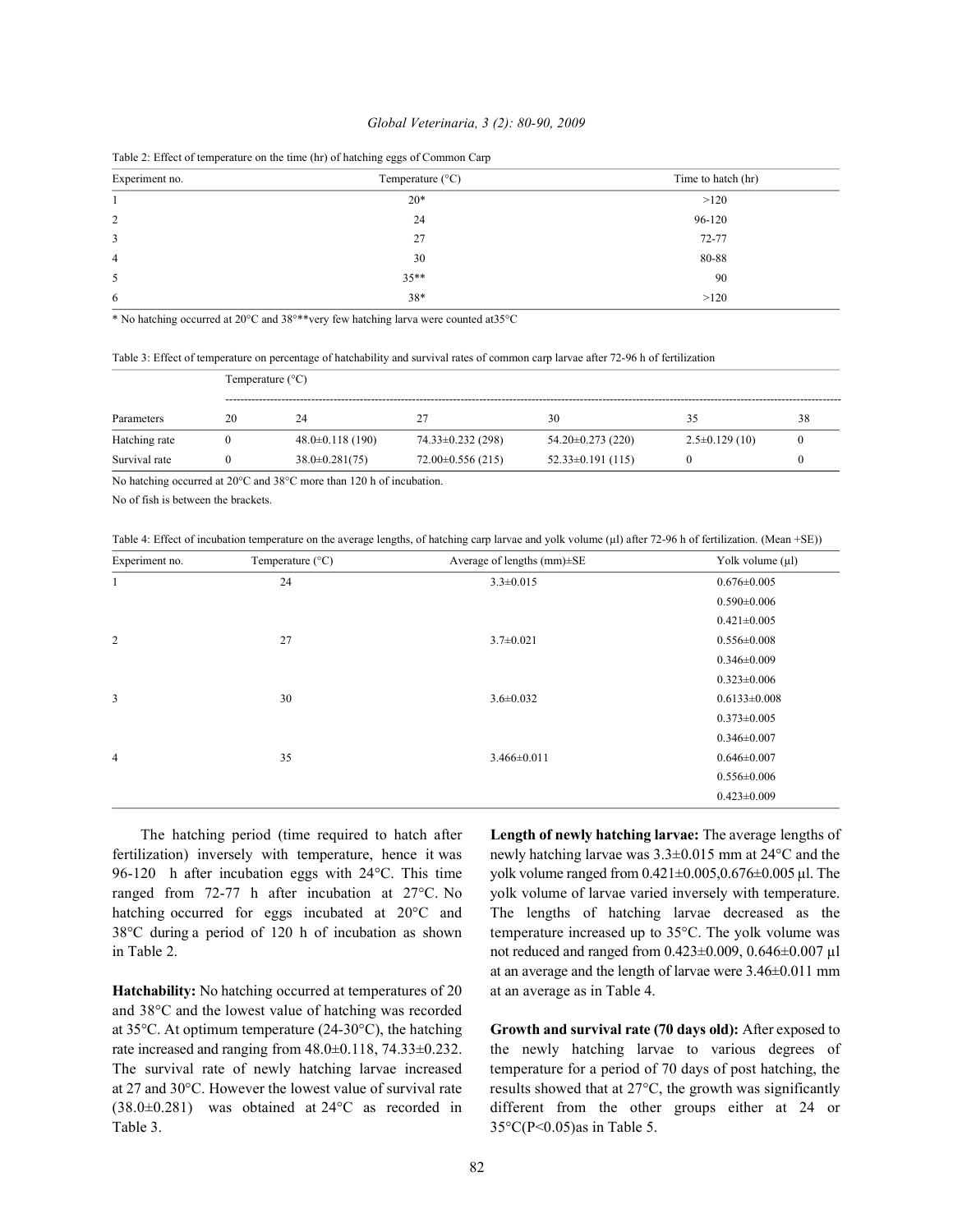### *Global Veterinaria, 3 (2): 80-90, 2009*

Table 5: Effect of temperature on the average of growth±SE of common Carp Larvae, *Cyprinus carpio* after a period of 70 days of posthatching

|                                                             | Temperature $(^{\circ}C)$            |                           |                       |                        |  |  |  |  |  |
|-------------------------------------------------------------|--------------------------------------|---------------------------|-----------------------|------------------------|--|--|--|--|--|
| Parameters                                                  | 24 control                           |                           | 30                    | 35                     |  |  |  |  |  |
| Average of growth in length (cm)                            | $2.571 \pm 0.061a$                   | $3.00\pm0.216h$           | $2.942 \pm 0.120$     | $2.428 \pm 0.162$      |  |  |  |  |  |
| Average of growth in weight $(g)$                           | $0.3142 \pm 0.029$ (25) <sup>a</sup> | $0.660 \pm 0.057(25)^{b}$ | $0.614 \pm 0.053(25)$ | $0.3667 \pm 0.032(25)$ |  |  |  |  |  |
| The number of measured fish larvae are between the brackets |                                      |                           |                       |                        |  |  |  |  |  |

<sup>a</sup>Significance differences was detected (P<0.05) <sup>b</sup>No. significant different was detected (P>0.01)

Table 6: Effect of temperature on a percentage of survival rate of common carp larvae throughout 70 days of post hatching.

|            | Temperature | Time (days) |    |    |          |              |              |              |              |              |          |
|------------|-------------|-------------|----|----|----------|--------------|--------------|--------------|--------------|--------------|----------|
| Experiment |             |             |    |    |          |              |              |              |              |              |          |
| No.        | (°C         |             | 14 | 21 | 28       | 35           | 42           | 49           | 56           | 62           | 70       |
|            | 20          | 51          | 47 | 41 | 27       | 22           | $\mathbf{0}$ | $\mathbf{0}$ | $\mathbf{0}$ | $\mathbf{0}$ |          |
| 2          | 24          | 80          | 77 | 72 | 67       | 61           | 55           | 51           | 46           | 41           | 38 (95)  |
| 3          | 27          | 97          | 92 | 90 | 87       | 84           | 82           | 78           | 75           | 72           | 70 (175) |
| 4          | 30          | 91          | 90 | 88 | 85       | 82           | 78           | 76           | 68           | 65           | 63(153)  |
| 5          | 35          | 61          | 57 | 53 | 46       | 41           | 35           | 30           | $\theta$     | $\theta$     |          |
| 6          | 38          | 32          | 26 | 8  | $\theta$ | $\mathbf{0}$ | $\mathbf{0}$ | $\Omega$     | $\theta$     | $\Omega$     |          |

The number of survival fish up to 70 days of post hatching is between brackets

At temperature of 20°C, the survival rate decreased shaped positively stained with PAS reaction and gradually and reached to the lowest value (22%) after contained neutral mucosubstance and few of these cells 35 day post hatching and then this value of morality contained acid mucosubstance after stained with alcian rate reached to 100% after a period of 36 days. After blue (pH 2.5). These cells appeared as large vacuoles after raising temperature to 38°C, the survival rate was 8% stained with haemtoxylin and eosin and appeared towards after 21 days of post hatching and the mortality rate the outermargin of epidermal layer (Fig. 2 a and b). The was recorded 100% after28 days under the same alimentary canal appeared as straight tube at one day of temperature. The optimum survival rates were recorded post hatching larvae. The yolk sac occupies the anterior as 70 and 63% at temperatures of 27 and 30°C as shown region on the ventral side of larva. At the early life stage in Table 6. of larvae (3days-old and 3.2 mm in length) the

stage (25 h old) post hatching, the buccal cavity exposed days of hatching, the oesophageal wall of larvae of 27°C to before 24°C consists of a thin layer of stratified group is lined by simple columnar epithelial cells squamous epithelium. The mucous cells appeared round containing ovoid-mucus secreting cells which open shaped, small in sizes and stained positively with the towards the lumen of the oesophagus and appeared as PAS reaction (Fig. 1a). After exposure of larvae to 27°C empty vacuoles after stained with haematoxylin and eosin (3 days-old) the buccal cavity showed two types of (Fig. 2c). The intestinal wall of fry at early life stage mucous cells. The first is less abundant cells contained (3days-old) is consisted of mucosa containing few neutral mucous substance and the second is more number of mucous secreting cells (Fig. 2d) and (Fig. 3a). numerous cells contained acid mucous substance After exposure to 27°C, few of mucous cells in the (Fig. 1b). In the buccal cavity of fry exposed to 30°C intestine appeared as round-shaped contained acid (3days-old), the mucous cells appeared at different shapes mucous substance after stained with alcian blue and some and sizes containing acid mucous substance (Fig. 1c). of these cells reacted positively with PAS and contained These cells increased in both number and size with the neutral mucous substance (Fig. 3 b and c). The intestinal progressive development of larvae (21 days-old) and wall of larvae in 30°C group appeared as more or less contained basal flattened nuclei and had large vacuoles round-shaped that located towards the outer border of (Fig. 1d). The mucous cells in the skin (14 days- mucosal folds. These cells contained acid mucous old larvae) following exposure to 27°C appeared as round substance positively reacted with Alcian blue (pH 2.5)

**Histochemistry of Mucous Cells:** At the early life a great number of mucus-secreting cells. After fourteen oesophageal wall can be distinguished from pharynx by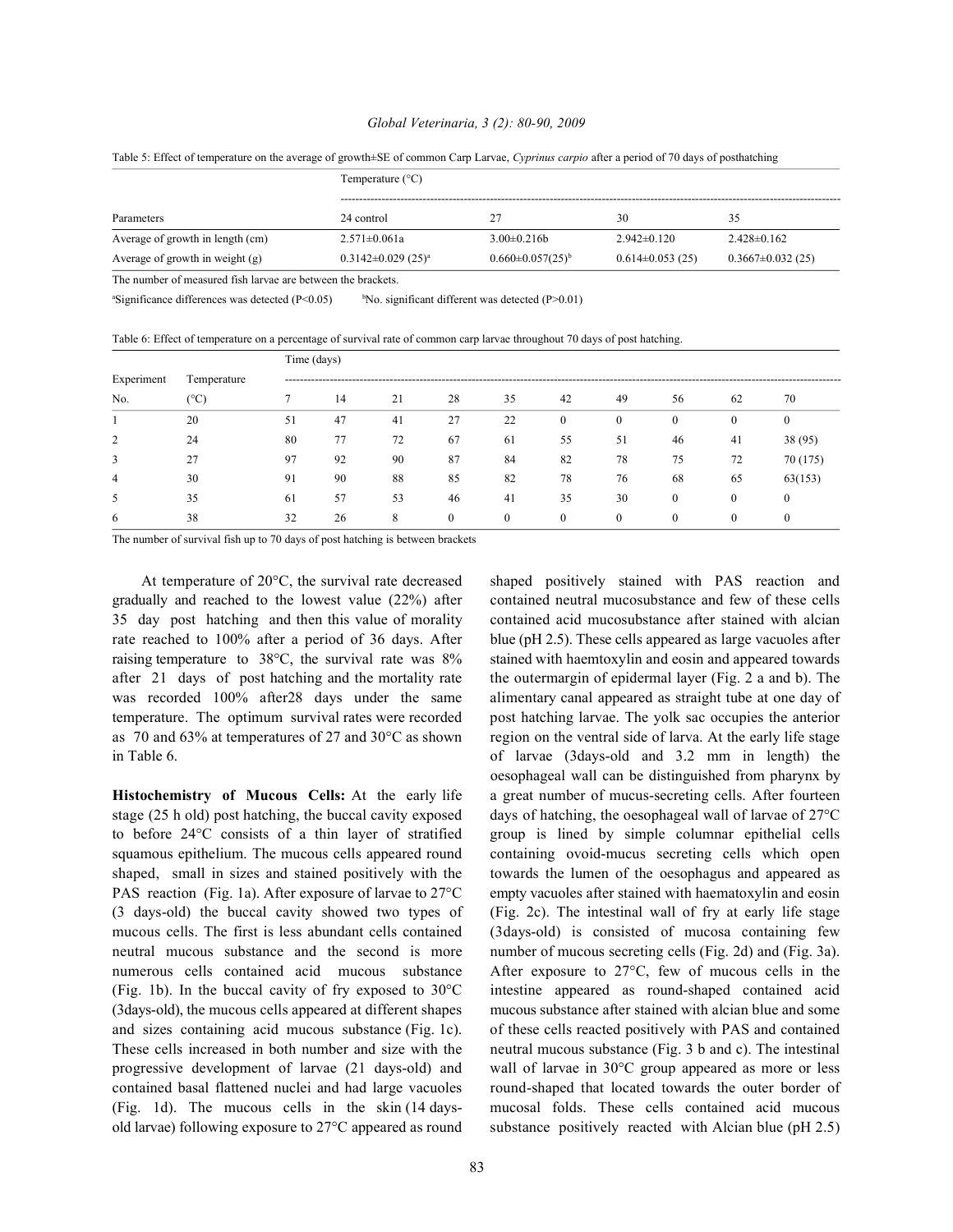*Global Veterinaria, 3 (2): 80-90, 2009*



Fig. 1: a) Sagittal section in twenty hours of post-hatching larvae exposed to a temperature of 24°C, stained with AB-PAS, showing the mucous cells in the buccal cavity (Mu.c) X400. (b) and (c): Sagittal sections at the buccal cavity (3 days-old larvae) in 27°C and 30°C larvae, stained with AB-PAS, showing the mucous cells contained less neutral mucous substance (Arrowheads) and more numerous acid mucous substance (arrows), beside the taste bud(Tb). X400. (d) Sagittal section of buccal cavity (21day old larvae) exposed to 27°C, stained with haematoxylin and eosin, showing the mucous cells appeared as empty vacuoles (Mu.c), with increased in both number and size. X300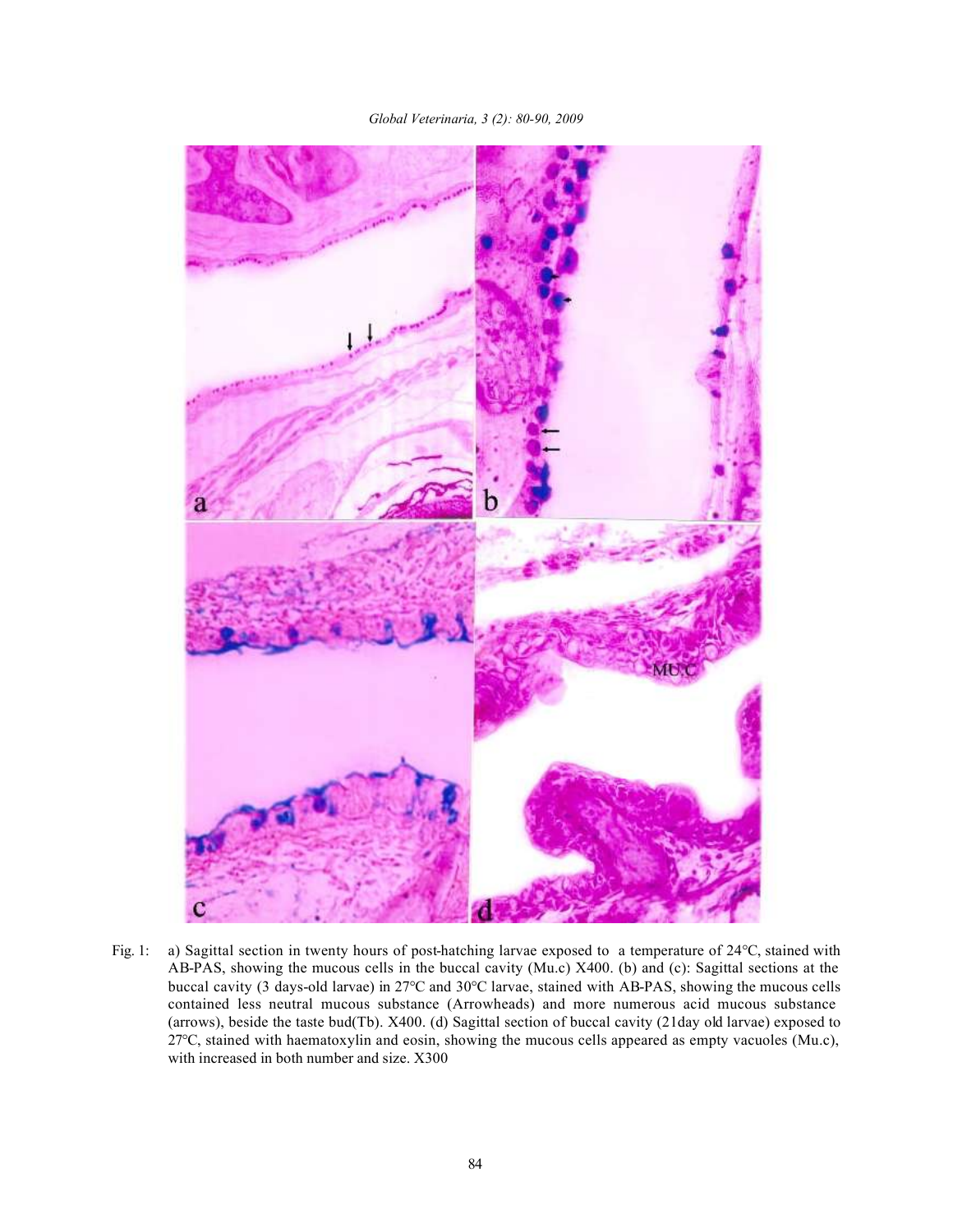## *Global Veterinaria, 3 (2): 80-90, 2009*



Fig. 2: a) Sagittal section of larvae skin (21-days old) exposed to 27°C, stained with haematoxylin and eosin, showing the skin is composed of epidermis (Ep.) and a thin layer of derms (D.), the round-shaped mucous cells are located at the outer margin of epidermal layer (Mu.c.) X400. b. The mucous cells in the skin, stained with AB-PAS either acid (Arrows) or neutral mucosubstance is observed (Arrowheads) X400. C: Sagittal section of esophageal wall of larvae (14 days-old) exposed to temperature 27°C, stained with haematoxylin and eosin, showing the mucosal folds contained numerous ovoid mucous cells (Mu.c.) X400.d) Sagittal section in the intestine of larvae (3 days-old) following exposed to 24°C, stained with hematoxylin and eosin, showing the mucosal folds contained few mucous cells. X 300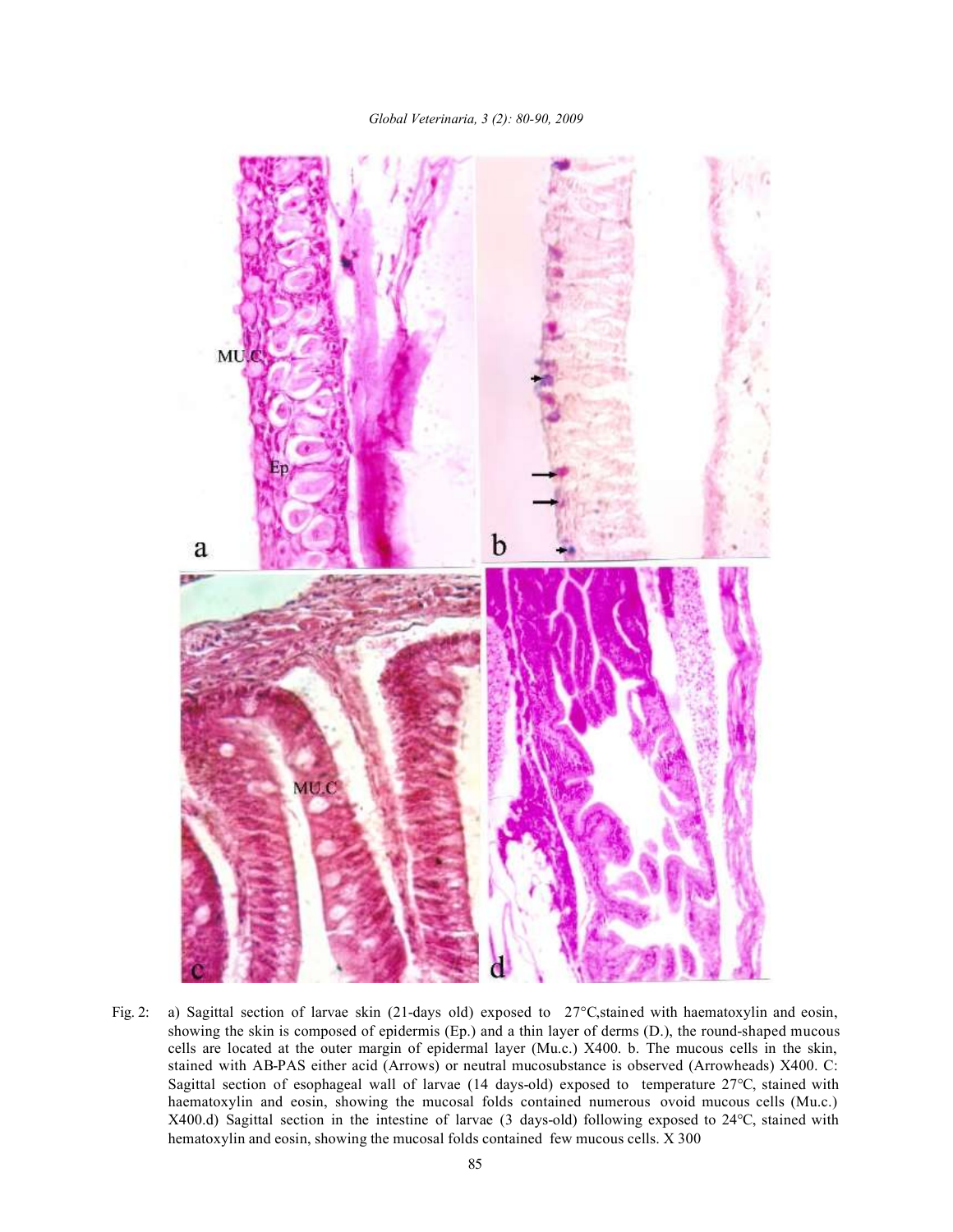

Fig 3: a) Magnified portion of Fig2d, stained with haematoxylin and eosin, showing few number of mucous cells (Mu.c.) at various levels of mucosal folds. X400. b). Sagittal section in the intestine of larvae (3days-old ) exposed to 27°C, stained with AB-PAS-OG, showing , neutral mucous substance which are reddish in color and the remainder part of food in the lumen of intestine . X300. C: Sagittal section in the intestine of larvae (3days-old exposed to 27°C, stained with AB-PAS showing the mucous cells are composed of acid mucosubstance (Mu.c) and some of these cells appeared empty (Arrows). X400. d): Sagittal section in the intestine of larvae (3days-old) exposed to 30°C, showing increase number of mucous cells (Mu.c) at the outer border of mucosal folds. X400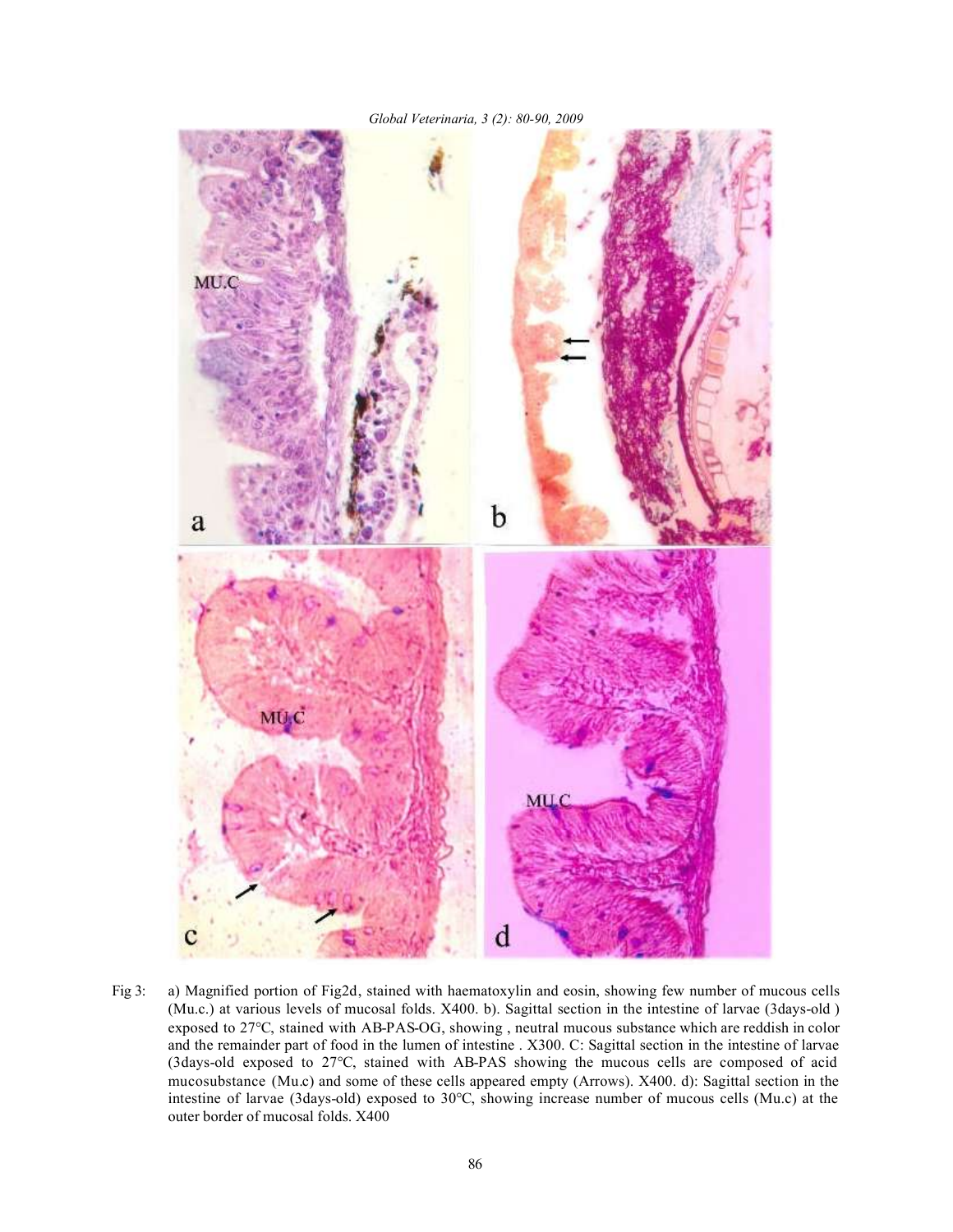



Fig 4 a): Sagittal section in the intestine of fish (21days-old) exposed to 24°C, stained with hematoxylin and eosin, showing simple columner epithelium cells intermingled with a moderate number of mucous cells (Mu.c.) .X400. b: As in section (a) an increase number of mucous cells (Mu.c.) were observed after the fish exposed 27°C. X400. c: section stained with AB-PAS, the mucosal folds contained acid mucosubstance of goblet cells (Arrows) towards the lumen of mucosal folds. X400. d: Sagittal section in the intestine of fish (21days-old), stained with hematoxylin and eosin exposed to 35°C, showing a large number of mucous cells (Mu.c.) covering a large area at the outermargin of mucosal folds X300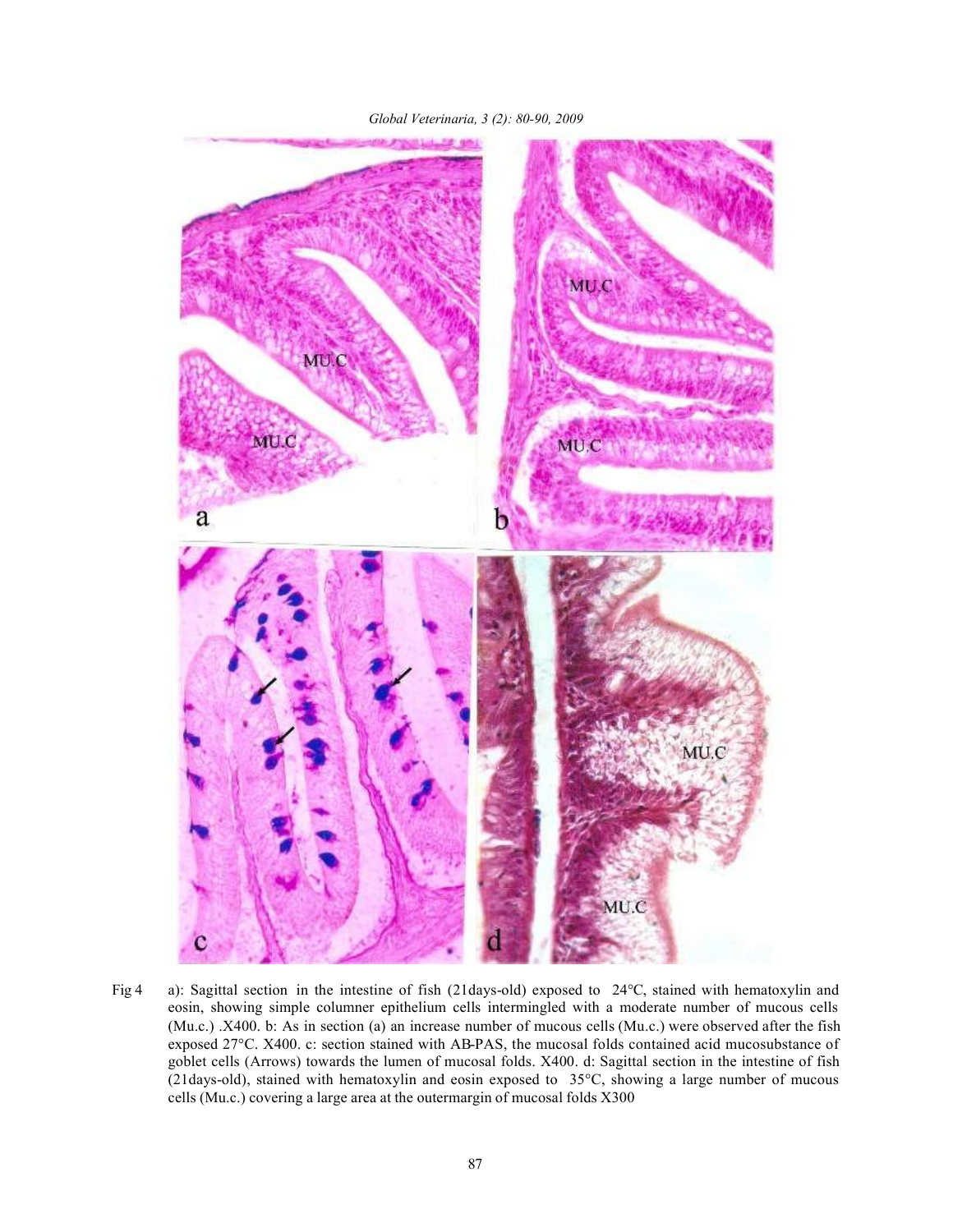after exposure to 24°C has long and branched into folds However, [23] found that eggs incubated at 13°C with simple columnar epithelium intermingled with mucous produced significantly longer larvae than eggs incubated cells (Fig. 4a). These cells in 27°C group increased in both at the lower temperature. The yolk volume in newly size and number and appeared as goblet cells (Fig. 4b). hatched carp larvae under the present study was The mucous cells contained neutral mucosubtance and significantly larger at cold temperature. Furthermore, the were few in number, however more numerous cells high mortality prior for hatching during the early contained acid mucosubstance after staining with Alcian embryonic development of carp eggs which occurs at blue were obvious (Fig. 4c). After exposure of fish early hours after fertilization at all experiments coincide (21 days-old) to 35°C, the mucosal folds appeared in with [24], who attributed the cause of mortality for an abnormal structure and the mucous cells increased in both oxygen deficiency during a period of high oxygen demand size and number, covering a large area at outer margin of or inhibition of the production of enzymes involved in mucosal folds (Fig. 4d). hatching [25]. In addition, temperature may be the single

*carpio* were incubated in an experimental hatchery system first days after the yolk-sac absorbed frys may partly be at different degrees of temperature. The embryonic explained by either by stress during handling. development of eggs, hatchability and growth of yolk sac Furthermore the mortality seems to be associated with of fry were studied under controlled conditions. It has more critical period in which the carp larvae failed to shown that the time from fertilization to hatching initiate and maintain successful feeding in switching from decreased with increased temperature. These finding endogenous to exogenous nutrition. In addition, the agree with the results obtained from other fish species growth of carp larvae that exposed to either 27 or 30°C [17-19]. In the present work, the maximum percent of larval was obviously different than from the other treated hatching increased as temperature increase (24-30°C). groups either with 24 or 35°C. After the temperature These results indicated that the optimum temperature elevated to 38°C, the growth decreased and survival rate for hatchability of this species lies between 24 and was 8% after 21 days of post hatching, thereafter, the 30°C. These finding corresponds to the environmental of mortality rate was 100% after 28 days of post hatching at temperature during the period of natural reproduction. some circumstance of water temperature. The investigated These finding agree with the results from other species growth rate increased with increasing of water [1]. It likely seems that the temperature affects the temperature, but when the temperature becomes super tolerance level of eggs, since the optimum number of optimal, it has a negative influence [11]. In addition, the healthy eggs was 77% at temperature of 27°C followed by temperature influence metabolic processing and is the 59% at temperature of 30°C. Similar results were observed single most important factor that determines growth rates on other species [20]. In the present study, neither eggs in fish [28]. It is important to state that influence of survived to hatch at 20°C nor 38°C. Failure of eggs of carp temperature on growth needs further studies in correlation to hatch at temperatures 20 and 38°C in three successive with metabolic processing activity of carp larvae. The experiments suggests that this temperature is outside the mucous coat of fish forms the primary barrier against tolerance limit for development of carp eggs, however, few infection [29] and fish skin mucus may inhibit the growth of eggs were survival and hatched at  $35^{\circ}$ C. The of bacteria [30]. In addition, the mucus plays an important temperature is known to influence embryonic role at various food processing activities [31].In the development and affects survival and efficiency of yolk present study, the effect of temperature on the alimentary utilization [7, 8]. In the present study, the lengths of newly canal and body surface of developed larvae, showed that hatching larvae exposed to 24°C was 3.3±0.015 mm and the optimum temperature ranges from 24-30°C as indicated the yolk volume ranged from  $0.421 \pm 0.005$  and  $0.676 \pm 0.005$  by increased number and density of mucous cells. Similar µl. It likely seems that, the yolk volume of larvae varied results were observed on other species [32]. The authors inversely with temperature. Many studies have shown added that exposure of *O.niloticus* larvae to exogenous that the incubation with temperature influence the size of hormonal treatment and temperature affects the activity of newly hatching larvae, since at higher temperature, the mucous cells. In the present results, an increase in density

(Fig. 3d). In 21 days old samples, the mucosa of larvae length of newly larvae are generally being shorter [21, 22]. **DISCUSSION** early life stages of fish [21, 26]. The mortality rates during The eggs and yolk sac of fry common carp, *cyprinus* present study, the cause of mortality observed during the most important factor determining the growth rates of the early life stages of larvae are generally high [27]. In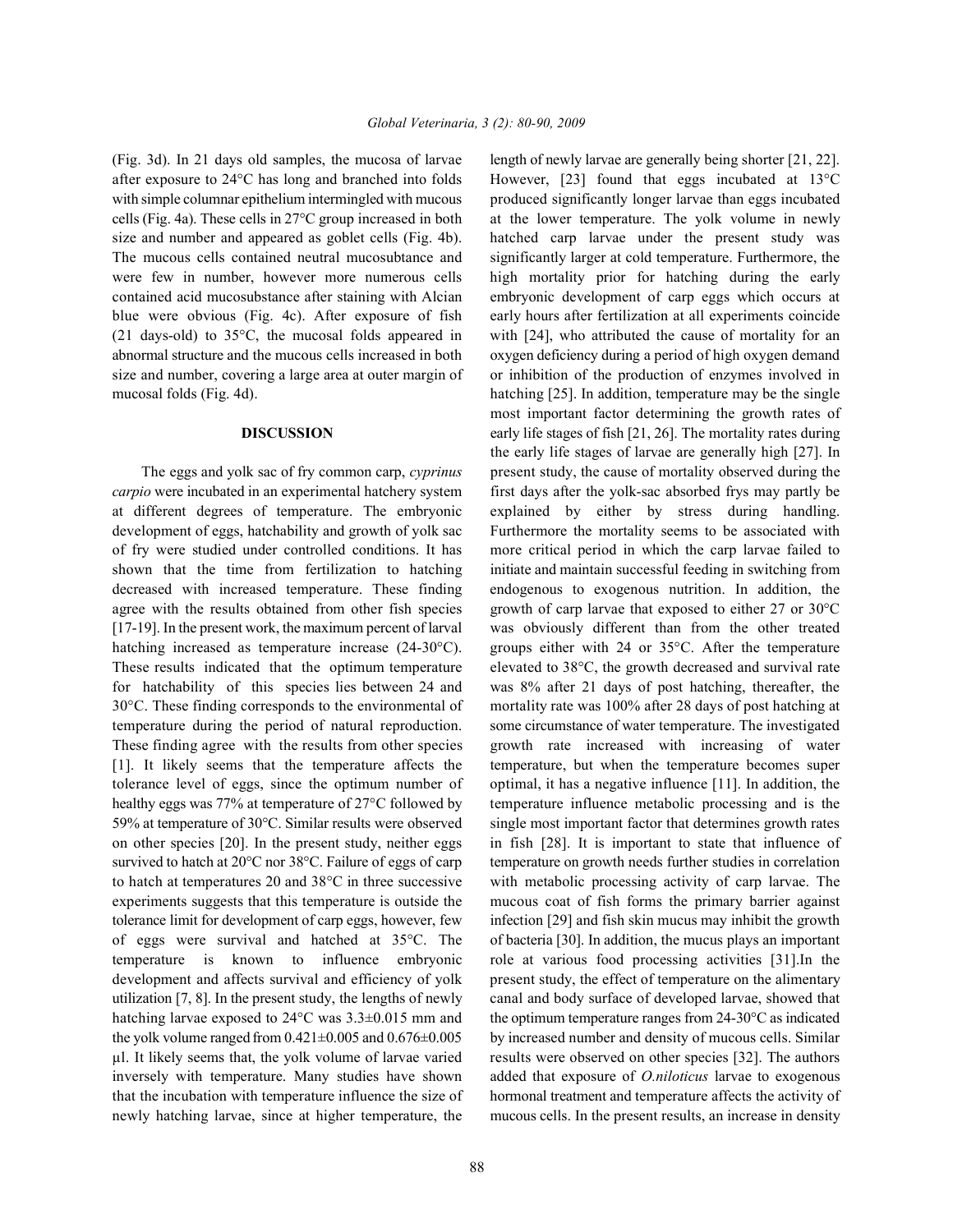alimentary canal of carp larvae as well as changes of energy partitioning. In Rankin, J.E., Jansen F.B. Fish mucous cells composition attributed to raising of water Eco-physiology chapman and hall, London, pp: 1-44. temperature as also indicated by [15,32]. 12. Harris, H.F., 1900. One the rapid conversion of

ranges from 24-30°C plays an important role for J. Appl. Microscop., 3: 777-780. improvement hatchability, growth, food intake and 13. Pearse, A.G.E., 1949. The cytochemical defense mechanism during the period of the carp larval demonstration of gonadotropic hormones in human development. These findings may be applied to protect anterior hypophysis. J. Pathol. Bacteriol., 61: 195-202. and improve carp larvae in rearing at hatchery system. 14. Bancroft, J.D. and H.C. Cook, 1984. Manual of

- Clariidae). J. Applied Ichthyol., 16: 20-23. Vol.(37c): 133-149.
- 2. Bagenal, T.B. and E. Braun, 1978. Eggs and early life 16. Sokal, R.P. and E.J. Rohlf, 1969. Biometery San history. In methods for assessments of fish francisco: Freeman and Company, pp: 776. production in fresh water. T.B. Bagenal (Ed.) Oxford 17. Coombs, S.H. and A.R. Hiby, 1979. The development
- 
- 4. Szumiec, M.A., 1988. Amanagement model of carp 14: 111-123.
- Springer-verlag, pp: 755-760. Biology, 11: 361-368.
- 
- 7. Blaxter, J.H.S., 1988. Pattern and variety in 20. Richter, C.J.J., W.J.A.R. Viveen, E.H. Eding,
- Aquatic Sci., 54: 190-197. larval fishes. Neth. J. Zool, 42: 336-357.
- 9. Brett, J.R. and T.D.D. Groves, 1979. Physiological 22. Bermudes, M. and A.J. Riter, 1999. Effects of growth. Academic Press. New York, NY, pp: 279-352. Schneider, 1801. Aquaculture, 176: 245-255.
- aquaculture, 30: 125-143. Aquaculture, 220: 595-606.
- and number of mucous cells in the body surface and 11. Jobling, M., 1993. Bioenergestics, food intake and
	- It could be concluded that the optimum temperature hematoxylin into hematin in staining reaction.
		-
		- **REFERENCES** Llivingstone. histological techniques. New York. Churchilll
- 15. Mousa, M.A., N.A. Khalil and A.E. El-Gamal, 2002. 1. Nwosu, F.M. and S. Holzlohnev, 2000. Influence of Histochemical study of mucous cells during larval temperature on eggs hatching, growth and survival development of commen carp, *Cyprinus carpio*. J. of larvae of *Heterobranchus longifilis*. (Teleostei: Egyptian German Soc. Zool. Histol. Histochem.,
	-
- London: Blackwell Scientific Publication, pp: 165-201. of the eggs and early larvae of blue whiting 3. Szumiec, M.A., 1984. Thermal properties of carp Micromesistius pautassou and the effect of ponds. PWN, Warszawa, pp: 136 (In Polish). temperature on development. J. Fish Biol.,
- growth in ponds. Arch. Ryb. Pol., 6(1): 83-95. 18. Crisp, D.J., 1981. A desk study of the relationship 5. Hempel, G., 1974. Summing up of symposium on the between the temperature and hatching time for eggs early life history of fish. J.H.S. Blaxter (Ed.). Berlin of five species salmonids fishes. Fresh water.
- 6. Herzig, A. and H. Winkler, 1986. The influence of 19. Legendre, M. and G.G. Teugels, 1991. Development temperatuire on the embryonic development of three and thermal tolerance of eggs in *Heterobranchus* Cyprinid fishes, Abramis brama, Chalealburnus *longifilis* and comparison of larval development of H. chalcoides mento and *Vimba vimba* . J. Fish Biol., *Longifilis* and *Clarias gariepinus* (Teleostei, 28: 171-181. Clariidae). Aquat Living Resources, 4: 227-240.
- development. In: W.S. Hoar and D.J. Randall (Eds). M.F.P.M. Van Hoof, F.G.J. Van Den Berg and Fish physiology, Academic press, SanDeigo, CA, P.G.W.J. Van Oordt, 1987. The significance of pp: 1-58. photoperiodicity, water temperature and an inhertent 8. Hamel, P., P. Mangon, P. East, M. Lapointe and endogenous rhythm for the production of viable P. Laurendeau, 1997. Comparison of different models eggs by the African catfish, *Clarias gariepinus* kept to protect in the situ embryonic development rate of in subtropical ponds in Israel and under Israel and fish with special reference to white sucker Dutch hatchery conditions. Aquaculture, 63:169-185.
	- (*Catostomus commersoni*): Canadian J. Fisheries 21. Blaxter, J. H. S., 1992. The effect of temperature on
	- energetic in W.S., Hoar. D.J. Randall and J.R. Brett temperature on the embryonic development of the (Editors). Fish physiology Vol. 3 . Bioenergetics and striped trumpeter (*Latris lineata*. Bloch and
- 10. Corey, P.D., D.A. leith and M.J. English, 1983. A 23. Morehead, D.J. and P.R. Hart, 2003. Effects of growth models for coho salman including effects of temperature on hatching success and size of varying ration allotment and temperature. striped trumpeter (*Latris lineate*) larvae.